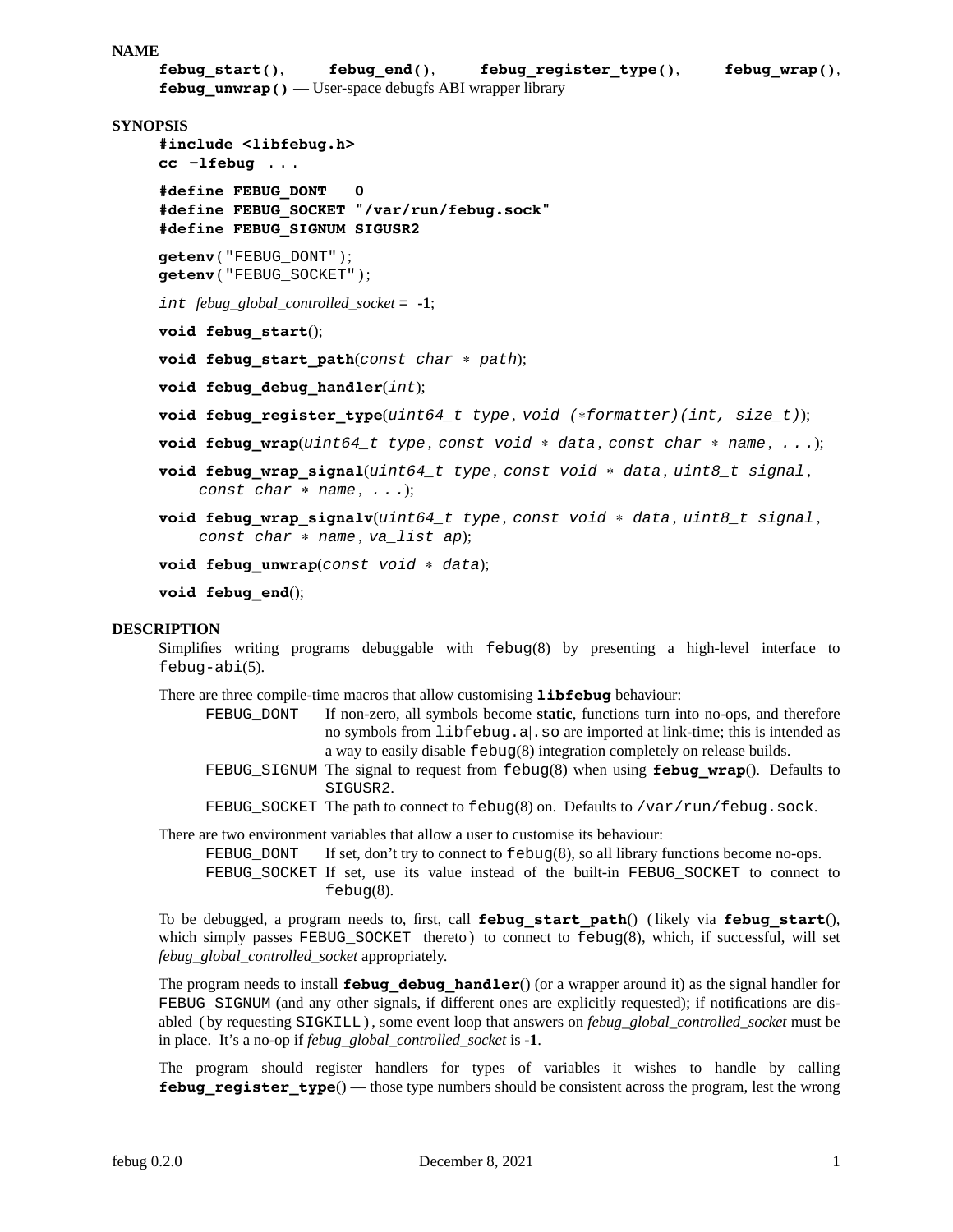handler is called. If no handler was registered for a type, **febug\_debug\_handler**() will instead return a generic "not found" message. The handler takes the write end of the pipe as the first argument, and the variable ID as the second; it shouldn't close the pipe, as that is done by **febug\_debug\_handler**() regardless, and the program would then run the risk of closing another file with the same descriptor simultaneously opened by another thread. It's a no-op if *febug\_global\_controlled\_socket* is **-1**.

At any time, when the program wishes to expose a variable, it can call **febug\_wrap\_signalv**() ( likely via **febug wrap signal**() ( likely via **febug\_wrap**(), which passes FEBUG\_SIGNUM thereto ) ) , which will send a **febug\_message** with the specified type and signal numbers, ID equal to the data pointer, and name formatted according to  $\text{printf}(3)$ . It's a no-op if *febug\_global\_controlled\_socket* is **-1**.

When the variable goes out of scope, the program should call **febug\_unwrap**() to send a **stop\_febug\_message** with the same data pointer as it did **febug\_wrap**(), to prevent reading random data that might no longer be mapped, or make sense. It's a no-op if *febug\_global\_controlled\_socket* is **-1**.

When it wishes to stop being debugged, the program may call **febug end**() which will shut and reset *febug\_global\_controlled\_socket*, if any, and deallocate the type→handler map. The program may omit this if it'd be the last thing it did before exiting, since the kernel will close all file descriptors and free all mappings anyway.

#### **EXAMPLES**

// SPDX-License-Identifier: MIT

The following program sorts a string with  $q\text{sort}(3)$  but waits half a second between each comparison; the string can be inspected via a febug(8) mount:

```
#define POSIX C SOURCE 200809L
#include <libfebug.h>
#include <errno.h>
#include <signal.h>
#include <stdio.h>
#include <stdlib.h>
#include <string.h>
#include <time.h>
#include <unistd.h>
#define CSTRING_FEBUG_TP 420
static void cstring_febug_formatter(int fd, size_t data) {
 const char * str = (const char *)data;
 dprintf(fd, "%s\n", str);
}
static int char_comp(const void ∗ lhs, const void ∗ rhs) {
 const struct timespec half_second = \{0, 500 * 1000 * 1000\};
 nanosleep(&half_second, 0);
 return ∗(const char ∗)lhs - ∗(const char ∗)rhs;
}
```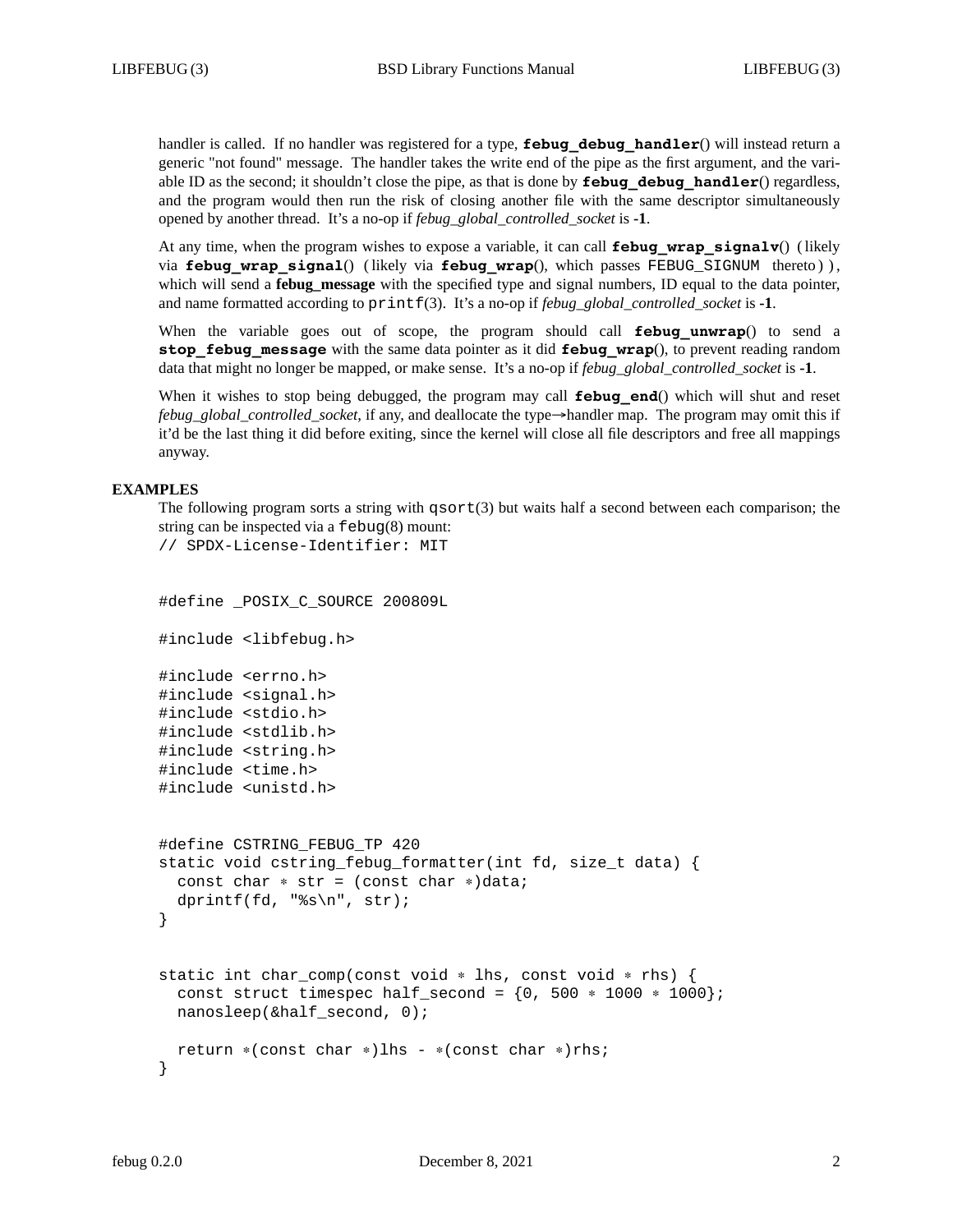```
int main() {
  febug_start();
  febug_register_type(CSTRING_FEBUG_TP, cstring_febug_formatter);
  struct sigaction handler;
 memset(&handler, 0, sizeof(handler));
 handler.sa handler = febug debug handler;
  if(sigaction(FEBUG_SIGNUM, &handler, 0) == -1) {
   fprintf(stderr, "sigaction: %s\n", strerror(errno));
   return 1;
  }
  {
    __attribute__((__cleanup__(febug_unwrap))) char data[] =
        "JVLOkgsYmhCyEFxouKzDNajivGlpWqbdBwnfTAXQcreRHPIUSMtZQWERTYUIOPqwertyuiop"
        "1234567890";
    febug_wrap(CSTRING_FEBUG_TP, data, "cool_data");
   qsort(data, strlen(data), 1, char_comp);
  }
 sleep(2);
 febug end();
}
```
# **SEE ALSO**

 $febug-abi(5)$  — the ABI wrapped by this library. libfebug++(3) and libfebug.rs(3) — equivalent  $C++$  and Rust libraries.

#### **SPECIAL THANKS**

To all who support further development, in particular:

- **•** ThePhD
- **•** Embark Studios
- **•** Jasper Bekkers

#### **REPORTING BUGS**

*febug tracker:*

**https://todo.sr.ht/˜nabijaczleweli/febug**

febug mailing list: 〈˜nabijaczleweli/febug@lists.sr.ht〉, archived at **https://lists.sr.ht/˜nabijaczleweli/febug**

# **NAME**

```
febug::controlled_socket, febug::wrapper, febug::formatters,
febug:: debug_handler() — User-space debugfs ABI wrapper library for C++
```
#### **SYNOPSIS**

**#include <libfebug.hpp> c++ −lfebug++** ...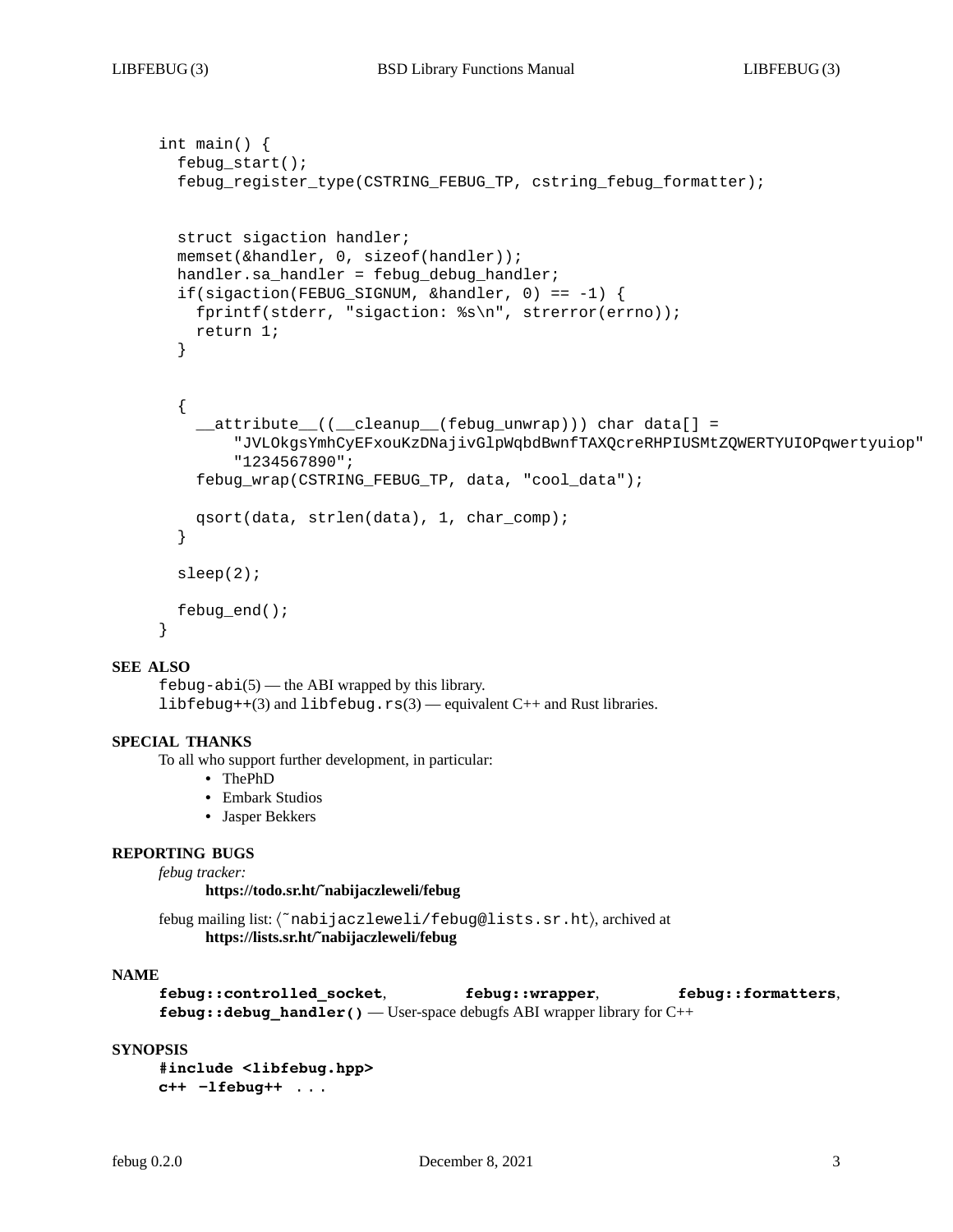**#define FEBUG\_DONT 0 #define FEBUG\_SOCKET "/var/run/febug.sock" #define FEBUG\_SIGNUM SIGUSR2 getenv** ( "FEBUG\_DONT" ) ; **getenv** ( "FEBUG\_SOCKET" ) ; *struct febug::controlled\_socket*; *const febug::controlled\_socket febug::global\_controlled\_socket*; *struct febug::wrapper*;

**febug::wrapper::wrapper**(*const T & data* , *const char* ∗ *name* , *...*);

**febug::wrapper::wrapper**(*const T & data* , *uint8\_t signal* , *const char* ∗ *name* , *...*);

**febug::wrapper::wrapper**(*const T & data* , *uint8\_t signal* , *const char* ∗ *name* , *va\_list ap*);

*std::map<size\_t, void (*∗*)(int, size\_t)> febug::formatters*;

**void febug::debug\_handler**(*int*);

#### **DESCRIPTION**

Simplifies writing  $C_{++}$  programs debuggable with  $f = b \log(8)$  by presenting a high-level interface to febug-abi(5).

There are three compile-time macros that allow customising **libfebug++** behaviour:

FEBUG\_DONT If non-zero, all symbols become **static**, functions turn into no-ops, and therefore no symbols from libfebug++.a|.so are imported at link-time; this is intended as a way to easily disable febug(8) integration completely on release builds. FEBUG\_SIGNUM The signal to request from febug(8) when using **febug\_wrap**(). Defaults to SIGUSR2.

FEBUG SOCKET The path to connect to  $febuq(8)$  on. Defaults to /var/run/febug.sock.

```
There are two environment variables that allow a user to customise its behaviour:
```
FEBUG\_DONT If set, don't try to connect to  $febug(8)$ , so all library functions become no-ops. FEBUG\_SOCKET If set, use its value instead of the built-in FEBUG\_SOCKET to connect to febug(8).

The *febug::controlled\_socket* structure is defined as follows:

```
struct febug:: controlled socket {
    int fd = -1;
    inline operator int() const noexcept { return this->fd; }
    controlled_socket(const char ∗ path = FEBUG_SOCKET) noexcept;
    ˜controlled_socket() noexcept;
};
```
There is a global instance at *febug::global\_controlled\_socket* which, if *path* ( FEBUG\_SOCKET ) isn't the null pointer, attempts to connect to febug(8) and will set *fd*, if successful. Similarly, destroying it will hang up and reset *fd*.

The program needs to install **febug::debug handler**() (or a wrapper around it) as the signal handler for FEBUG\_SIGNUM (and any other signals, if different ones are explicitly requested); if notifications are disabled ( by requesting SIGKILL ) , some event loop that answers on *febug::global\_controlled\_socket* must be in place. It's a no-op if *febug::global\_controlled\_socket* is **-1**.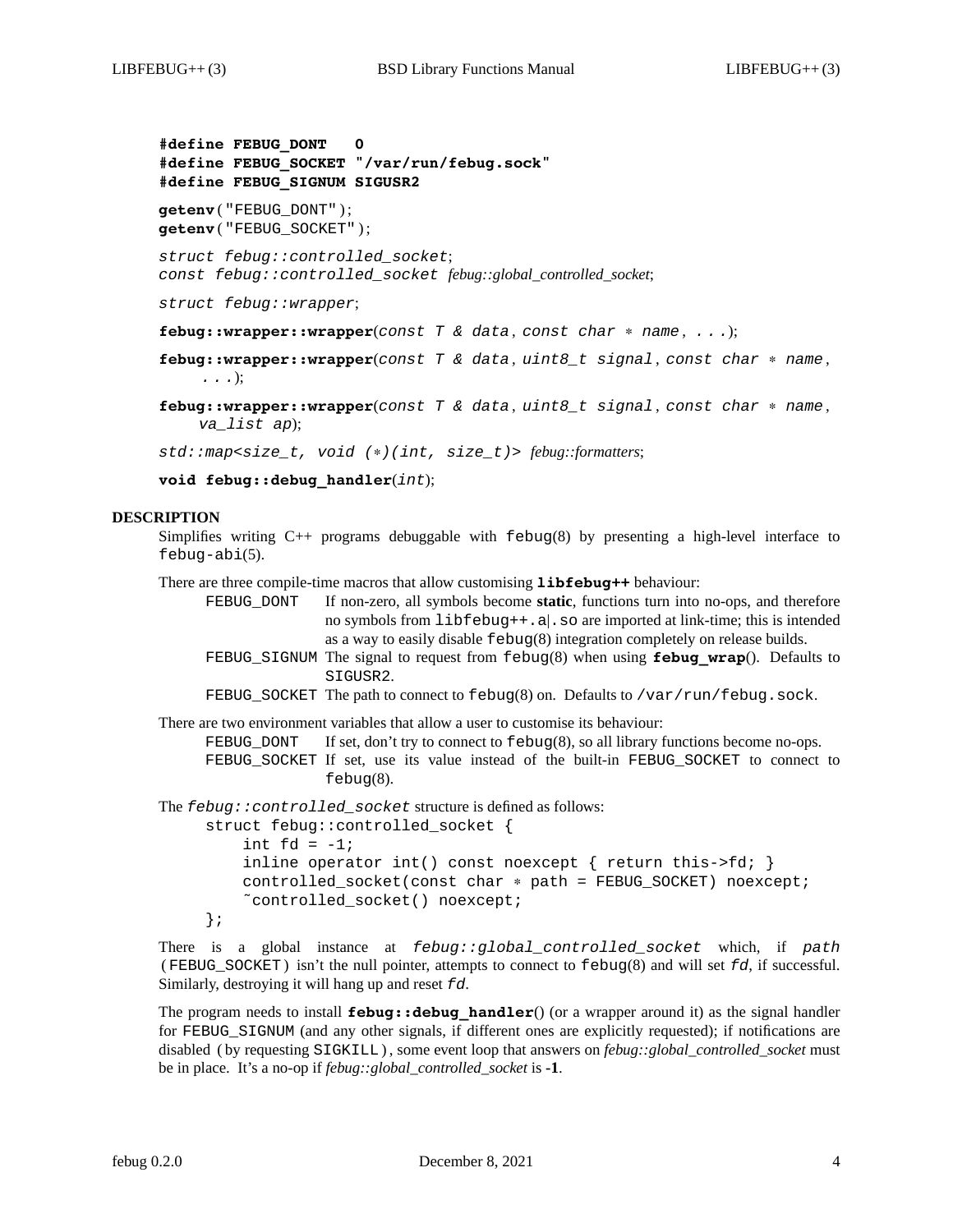The program should register handlers for types of variables it wishes to handle by adding entries to *febug::formatters* — the key is typeid(std::decay\_t<T>).hash\_code(), so if this yields different results for two types that should have the same handler, multiple entries need to be registered. If no handler was registered for a type, **febug::debug\_handler**() will instead return a generic "not found" message. The handler takes the write end of the pipe as the first argument, and the variable ID as the second; it shouldn't close the pipe, as that is done by **febug::debug\_handler**() regardless, and the program would then run the risk of closing another file with the same descriptor simultaneously opened by another thread.

The *febug::wrapper* structure is defined as follows:

```
template <class T>
struct febug::wrapper {
    const T ∗ data;
    wrapper(const T & data, const char * name, ...) noexcept;
    wrapper(const T & data, uint8_t signal, const char ∗ name, ...) noexcept;
    wrapper(const T & data, uint8_t signal, const char * name, va_list ap) noexc
    ˜wrapper() noexcept;
};
```
If the program wishes to debug a variable, it should construct a *febug::wrapper* referencing it; the constructor will send a **febug\_message** with the type corresponding to typeid(std::decay\_t<T>).hash\_code(), ID corresponding to the pointer to *data*, signal being either specified or defaulting to FEBUG\_SIGNUM, and name formatted according to printf(3). The destructor will send a **stop\_febug\_message**. Both become no-ops if *febug::global\_controlled\_socket* is **-1**.

#### **EXAMPLES**

The following program sorts a *std::vector<int>* with **std::sort**() but waits a second between each comparison; the vector and the amount of comparisons can be inspected via a febug(8) mount: // SPDX-License-Identifier: MIT

#include <libfebug.hpp>

#include <algorithm> #include <cstring> #include <errno.h> #include <unistd.h> #include <vector>

```
int main() {
  if(febug::global_controlled_socket != -1) {
    febug::formatters.emplace(
        typeid(std::vector<int>).hash_code(), [](int retpipe, std::size_t vid) {
          const std::vector<int> & data = ∗(const std::vector<int> ∗)vid;
          for(auto num : data)
            dprintf(retpipe, "%d ", num);
          write(retpipe, "\n\times 1);
        });
    febug::formatters.emplace(
        typeid(std::size_t).hash_code(), [](int retpipe, std::size_t vid) {
          const std::size_t & data = ∗(const std::size_t ∗)vid;
```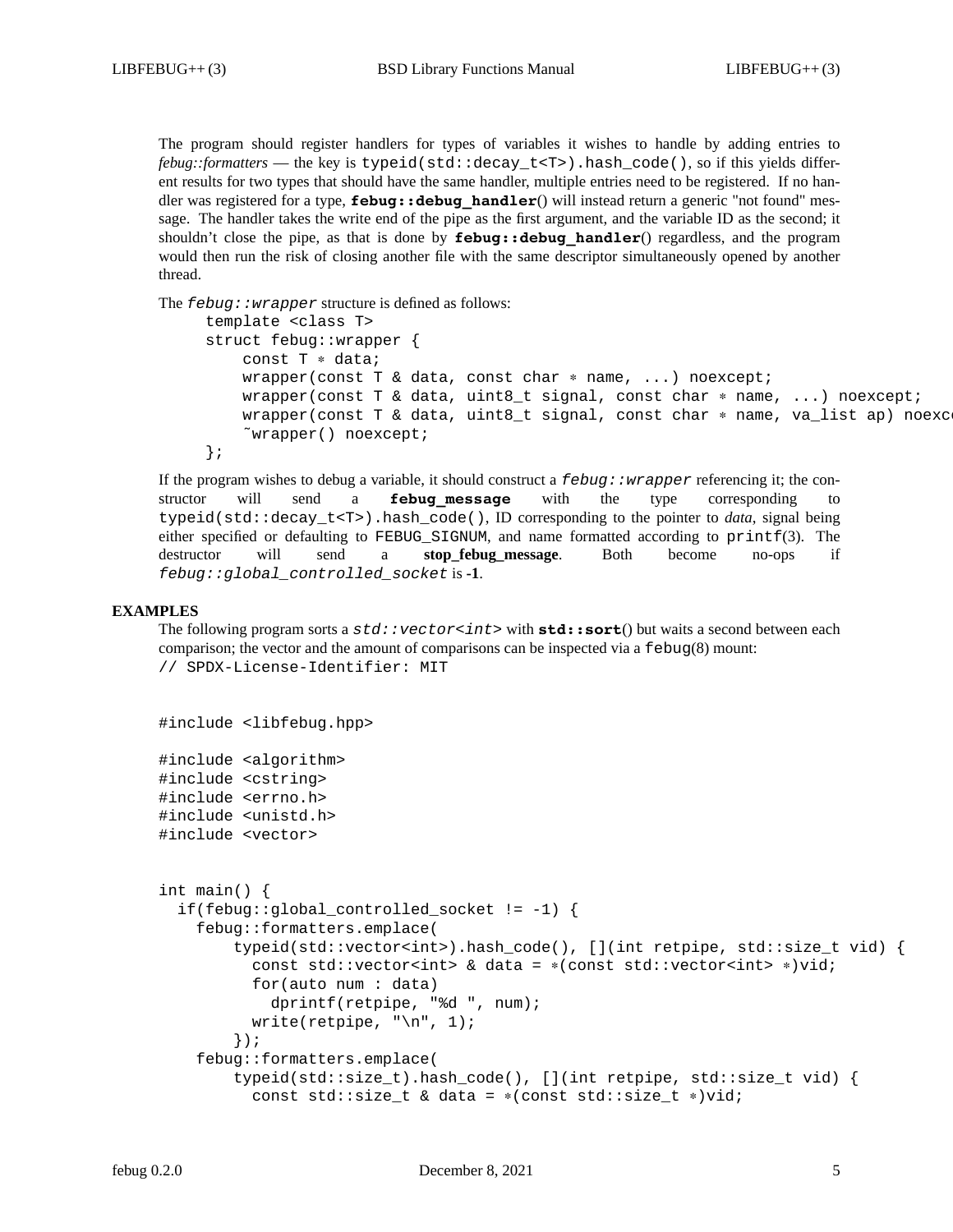```
dprintf(retpipe, "%zu\n", data);
      });
}
struct sigaction handler {};
handler.sa_handler = febug::debug_handler;
if(sigaction(FEBUG_SIGNUM, &handler, nullptr) == -1)
  std::fprintf(stderr, "sigaction: %s\n", std::strerror(errno));
{
  std::vector<sub>int</sub> > data{-1, -2, -3, 0, 1, 2, 3, -1, -2, -3, 0, 1, 2, 3,-1, -2, -3, 0, 1, 2, 3, -1, -2, -3, 0, 1, 2, 3,
                         -1, -2, -3, 0, 1, 2, 3, -1, -2, -3, 0, 1, 2, 3};
  std::size_t comparisons_done{};
  febug::wrapper data_w{data, "cool_data"};
  febug::wrapper comparisons_done_w{comparisons_done, "comparisons"};
  std::sort(data.begin(), data.end(), [&](auto lhs, auto rhs) {
    sleep(1);++comparisons_done;
    return lhs < rhs;
  });
}
sleep(2);
```
#### **SEE ALSO**

}

 $febug-abi(5)$  — the ABI wrapped by this library. libfebug(3) and libfebug, $r s(3)$  — equivalent C and Rust libraries.

# **SPECIAL THANKS**

To all who support further development, in particular:

- **•** ThePhD
- **•** Embark Studios
- **•** Jasper Bekkers

#### **REPORTING BUGS**

*febug tracker:*

**https://todo.sr.ht/˜nabijaczleweli/febug**

febug mailing list: 〈˜nabijaczleweli/febug@lists.sr.ht〉, archived at **https://lists.sr.ht/˜nabijaczleweli/febug**

#### **NAME**

**febug::start()**, **febug::Wrapper**, **febug::Wrappable**, **febug::StaticWrappable**, **febug::GLOBAL\_CONTROLLED\_SOCKET**, **febug::FORMATTERS** — User-space debugfs ABI wrapper library for Rust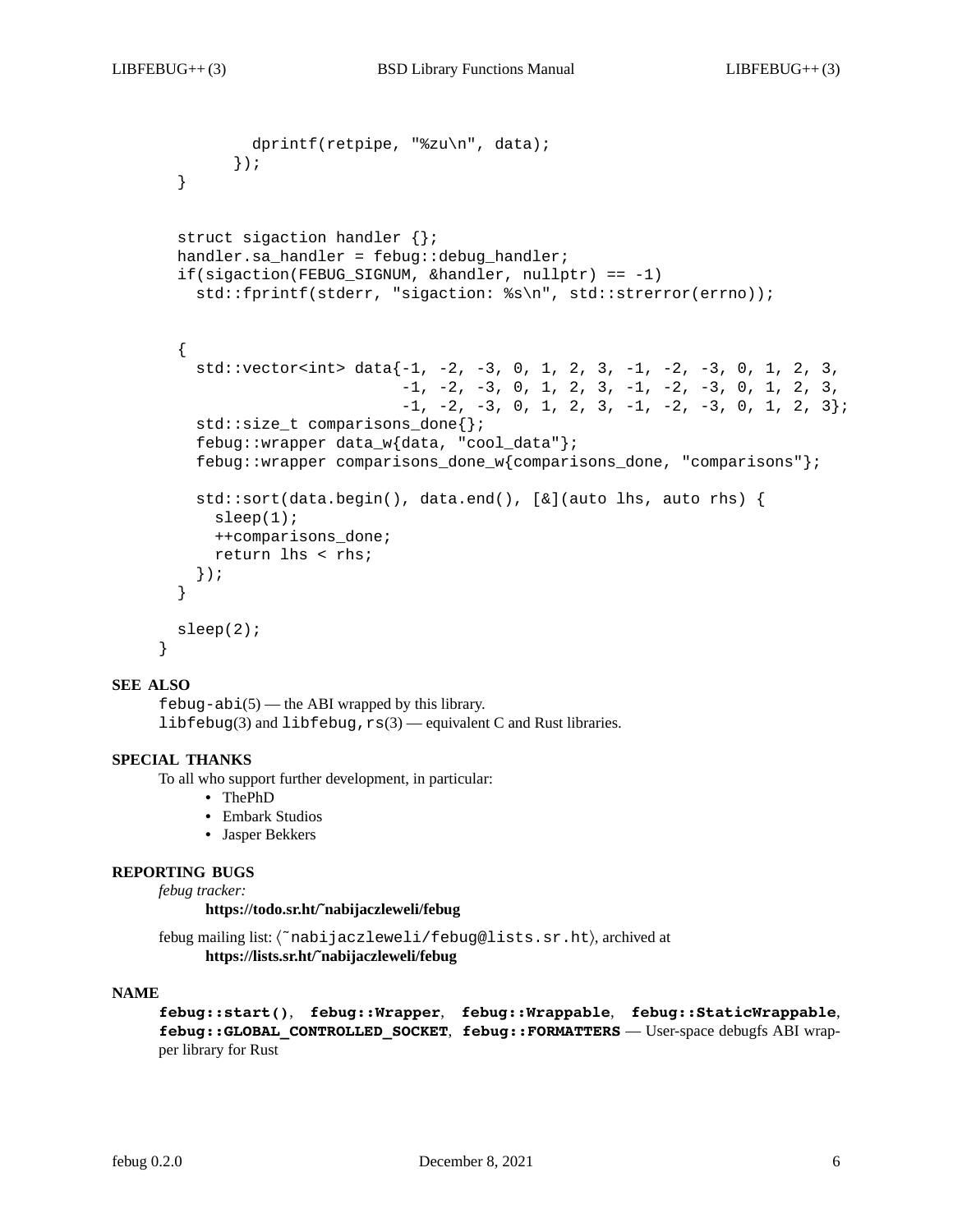```
SYNOPSIS
     [dependencies]
     febug = "0.2.0"
     env!("FEBUG_DONT")?
     env!("FEBUG_SOCKET") = "/var/run/febug.sock"
     env!("FEBUG_SIGNUM") = SIGUSR2
     env::var ( "FEBUG_DONT" ) ;
     env::var ( "FEBUG_SOCKET" ) ;
     static GLOBAL_CONTROLLED_SOCKET:
```

```
AtomicI32 = -1;
```

```
fn febug::start();
```
**fn febug::start\_raw**(*path: &[u8]*);

```
extern "C" fn debug_handler(_: c_int);
```
**bool fn febug::install\_handler**();

**bool fn febug::install\_handler\_signal**(*signal: u8*);

**fn febug::end**();

*static febug::FORMATTERS*: *Lazy<Mutex<BTreeMap<TypeId, fn(&mut File, usize)>>>*;

*trait febug::StaticWrappable*: *'static*;

**Wrapper<Self> fn febug::StaticWrappable::wrap**(*&self* , *name: Arguments<'\_>*);

```
Wrapper<Self> fn febug::StaticWrappable::wrap_signal(&self , signal: u8 ,
    name: Arguments<'_>);
```
*trait febug::Wrappable*;

- **Wrapper<Self> fn febug::Wrappable::wrap**(*&self* , *tp: u64* , *name: Arguments<'\_>*);
- **Wrapper<Self> fn febug::Wrappable::wrap\_signal**(*&self* , *tp: u64* , *signal: u8* , *name: Arguments<'\_>*);

*struct febug::Wrapper<T>* { /∗ ... ∗/ };

- **Wrapper<T> fn febug::Wrapper::new**(*&self* , *tp: u64* , *data:argument* , *name: fmt::Arguments* , *name: Arguments<'\_>*);
- **Wrapper<T> fn febug::Wrapper::new\_signal**(*&self* , *tp: u64* , *data:argument* , *signal: u8* , *name: fmt::Arguments* , *name: Arguments<'\_>*);

*struct febug::abi::FebugMessage*; *struct febug::abi::StopFebugMessage*; *struct febug::abi::AttnFebugMessage*;

#### **DESCRIPTION**

Simplifies writing Rust programs debuggable with  $f = b \log(8)$  by presenting a high-level interface to febug-abi(5).

There are three compile-time environment variables that allow customising **libfebug.rs** behaviour: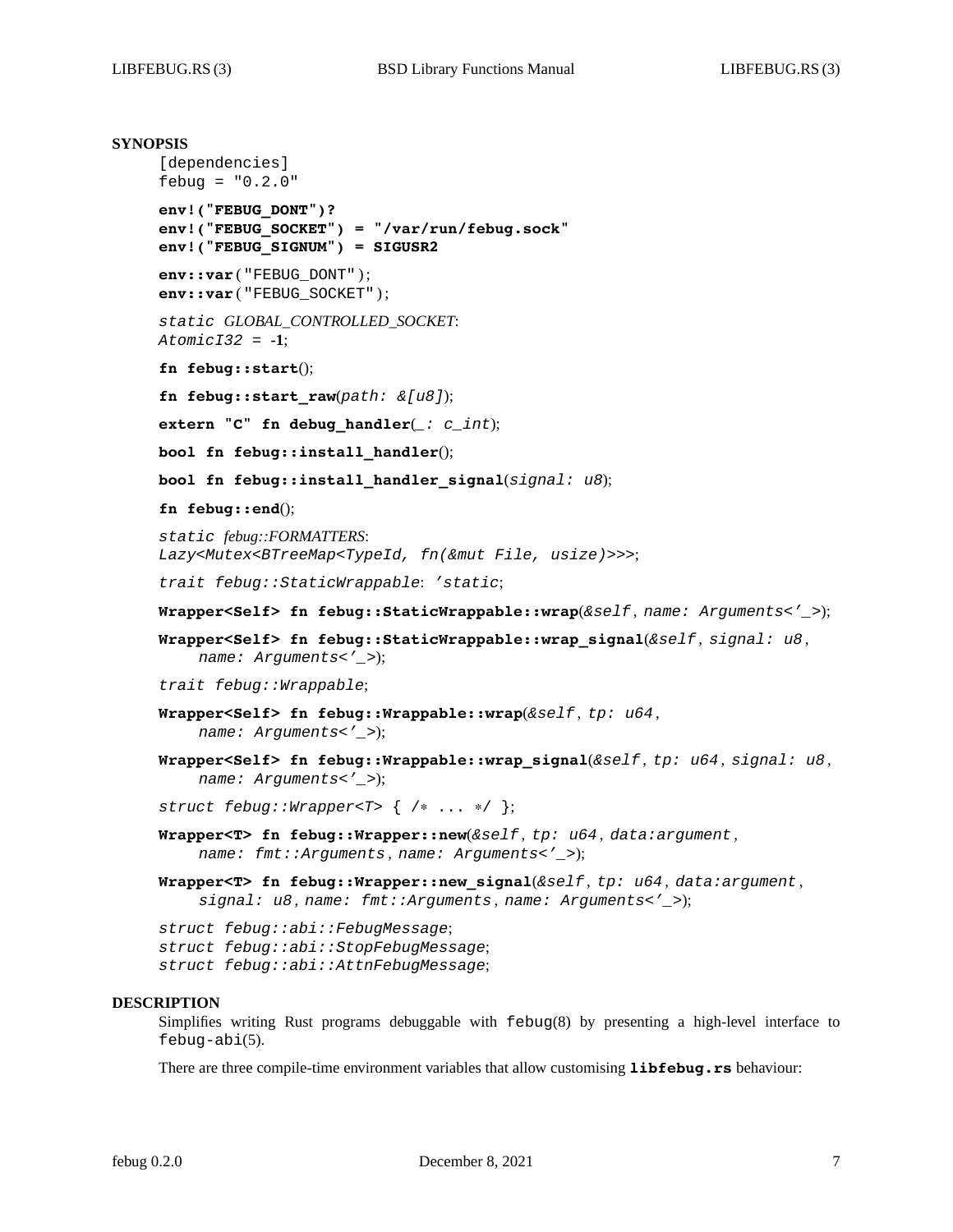| FEBUG DONT | If set, all functions turn into no-ops; this is intended as a way to easily disable             |
|------------|-------------------------------------------------------------------------------------------------|
|            | $febug(8)$ integration completely on release builds.                                            |
|            | FEBUG SIGNUM The signal to request from $febuq(8)$ when using <b>febug wrap</b> (). Defaults to |
|            | SIGUSR2.                                                                                        |
|            | FEBUG_SOCKET The path to connect to $febug(8)$ on. Defaults to /var/run/febug.sock.             |

There are two environment variables that allow a user to customise its behaviour:

FEBUG\_DONT If set, don't try to connect to  $febug(8)$ , so all library functions become no-ops. FEBUG SOCKET If set, use its value instead of the built-in FEBUG SOCKET to connect to febug(8).

To be debugged, a program needs to, first, call **febug::start\_raw**() (likely via **febug::start**(), which simply passes b"/var/run/febug.sock" thereto) to connect to febug(8), which, if successful, will set *febug::GLOBAL\_CONTROLLED\_SOCKET* to the connection's file descriptor.

The program needs to install **febug::debug handler**() (or a wrapper around it) as the signal handler for FEBUG\_SIGNUM (and any other signals, if different ones are explicitly requested); if notifications are disabled ( by requesting SIGKILL ) , some event loop that answers on *febug::GLOBAL\_CONTROLLED\_SOCKET* must be in place. It's a no-op if *febug::GLOBAL\_CONTROLLED\_SOCKET* is **-1**. A convenience **febug::install\_handler**() function is provided, doing just that, and returning **true** if the handler was installed.

The program should register handlers for types of variables it wishes to handle by adding entries to *febug::FORMATTERS*. If no handler was registered for a type, or the lock was poisoned, **febug::debug\_handler**() will write a generic "not found" message. The key is *std::any::TypeId* corresponding to the debugged type; if your type is not *'static*, lie here. The handler takes the write end of the pipe as the first argument, and the variable ID as the second. It's a no-op if *febug::GLOBAL\_CONTROLLED\_SOCKET* is **-1**.

At any time, when the program wishes to expose a variable, it can construct a *febug::Wrapper* (likely via one of the convenience *febug::StaticWrappable* or *febug::Wrappable* traits), which will send a **febug\_message** with the specified type and signal numbers (defaulting to SIGUSR2), ID equal to the address of the data argument, and name formatted. It's a no-op if *febug::GLOBAL\_CONTROLLED\_SOCKET* is **-1**.

When dropped, *febug::Wrapper* will send a **stop\_febug\_message**. It's a no-op if *febug::GLOBAL\_CONTROLLED\_SOCKET* is **-1**.

When it wishes to stop being debugged, the program may call **febug::end**() which will shut and reset *febug::GLOBAL\_CONTROLLED\_SOCKET*. The program may omit this if it'd be the last thing it did before exiting, since the kernel will close all file descriptors and free all mappings anyway.

# **EXAMPLES**

The following program spawns 10 threads, each successive one sorting a longer subsection of a *String*, but waits a quarter-second between each comparison; the *String* for each thread and the amount of comparisons can be inspected via a febug(8) mount:

// SPDX-License-Identifier: MIT

extern crate febug;

```
use febug::StaticWrappable;
use std::time::Duration;
use std::any::TypeId;
use std::io::Write;
```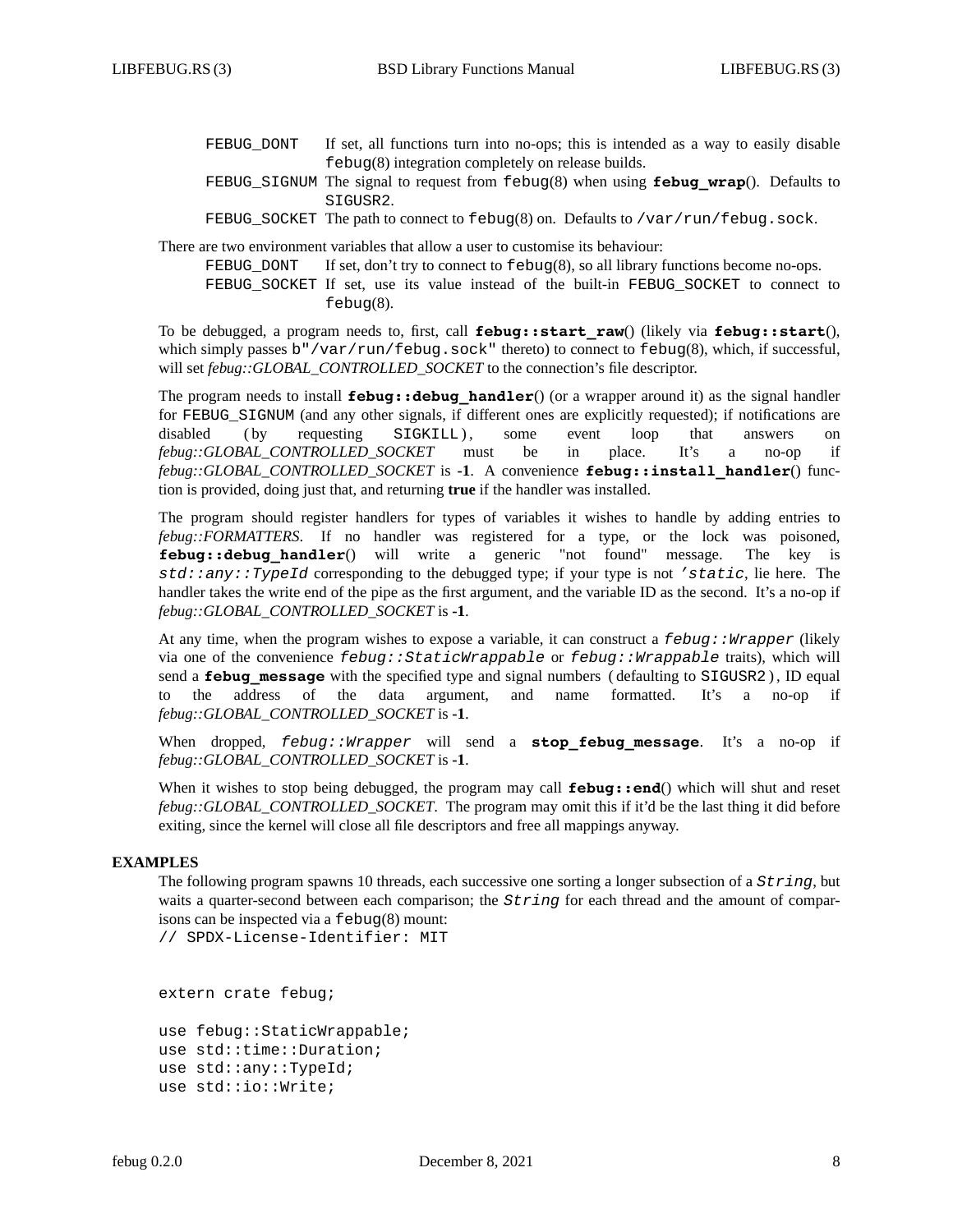use std::thread;

```
fn main() {
   febug::start();
    if febug::install_handler() {
        febug::FORMATTERS.lock()
            .unwrap()
            .insert(TypeId::of::<String>(), |of, vid| {
                let data = unsafe { &∗(vid as ∗const String) };
                let = of.write_all(data.as_bytes());
                let = of.write_all(b"\n",\n});
    }
   let threads = (0..10).map(|i|thread::spawn(move || {
                let mut sorteing = "The quick red fox jumps over the lazy brown \setminusdog... the QUICK RED FOX JUMPS OVER THE \
                                    LAZY BROWN DOG!!"
                                       [0..(i + 1) * 10].to string();
                let _sorteing_w = sorteing.wrap(format_args!("cool_data_\{\}", i));
                unsafe { sorteing.as_bytes_mut() }.sort_unstable_by(|a, b| {
                    thread::sleep(Duration::from_millis(250));
                    a.cmp(b)
                });
                thread::sleep(Duration::from_secs(2));
            })
        })
        .collect::<Vec<_>>();
   for t in threads {
       let = t.join();}
}
```
# **SEE ALSO**

 $febug-abi(5)$  — the ABI wrapped by this library. libfebug(3) and libfebug++(3) — equivalent C and C++ libraries.

# **SPECIAL THANKS**

To all who support further development, in particular:

- **•** ThePhD
- **•** Embark Studios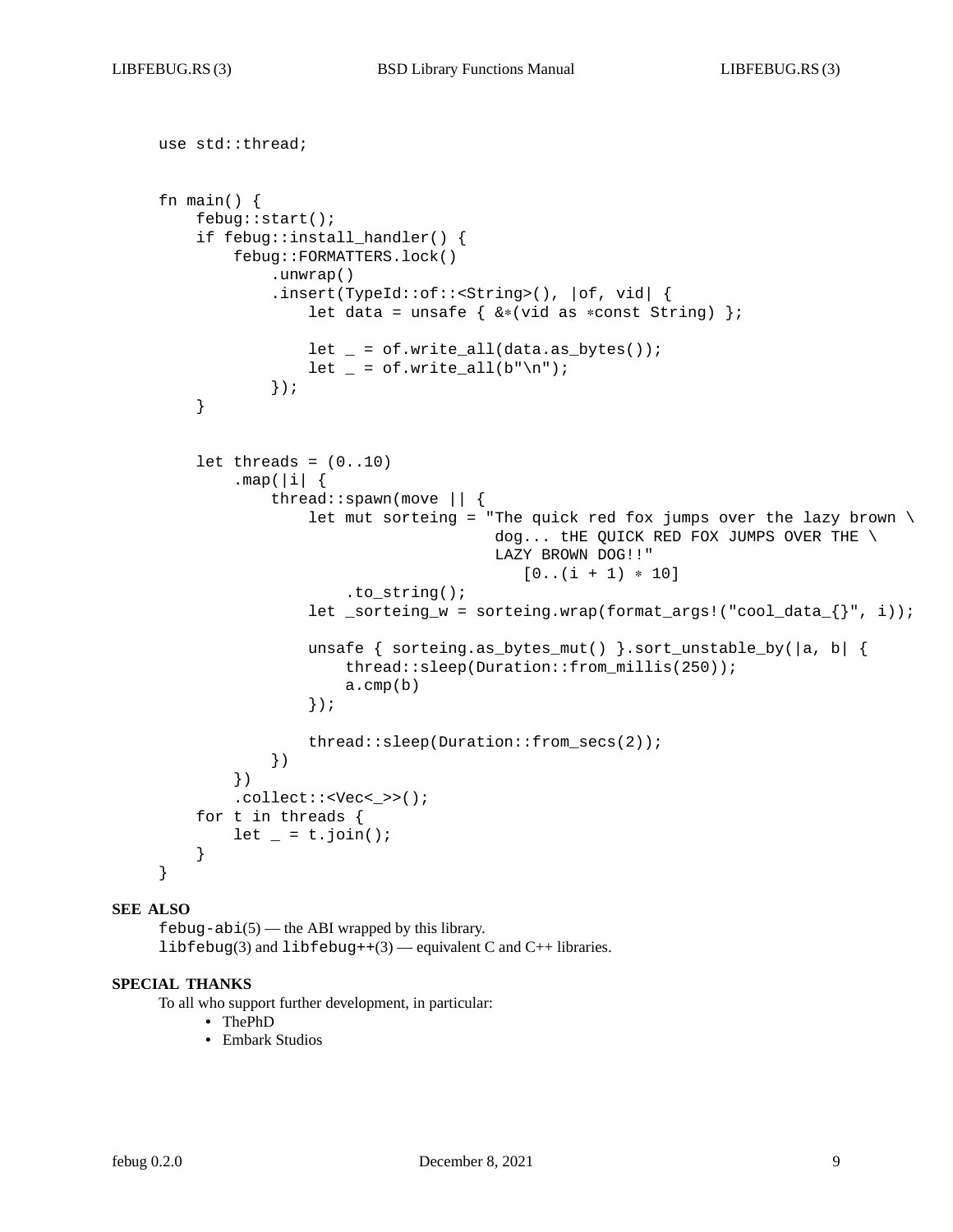**•** Jasper Bekkers

# **REPORTING BUGS**

*febug tracker:*

#### **https://todo.sr.ht/˜nabijaczleweli/febug**

```
febug mailing list: 〈˜nabijaczleweli/febug@lists.sr.ht〉, archived at
      https://lists.sr.ht/˜nabijaczleweli/febug
```
#### **NAME**

**struct febug\_message**, **struct stop\_febug\_message**, **struct attn\_febug\_message** — User-space debugfs ABI

#### **SYNOPSIS**

#### **#include <febug-abi.h>**

*struct febug\_message*; *struct stop\_febug\_message*; *struct attn\_febug\_message*;

# **DESCRIPTION**

The febug ABI consists of two messages sent from the program wishing to be debugged to febug(8), and one sent from febug(8) to the program.

To be debugged, the program must create a socket with socket(AF\_UNIX, SOCK\_STREAM, 0) and connect(2) to the appropriate end-point  $(\sqrt{var/run/febuq} \cdot \text{sock},$  conventionally). The filesystem will then immediately acquire effective credentials from the client. After febug(8) receives credentials, a directory corresponding to the debugged process' PID will be created in the filesystem.

*All* messages must be sent in a single send(2) or sendmsg(2) call, specifying the exact size of the message, as that's what's used to differentiate between different messages. febug(8) will ignore messages (whose sizes) it does not recognise.

Afterward, for each variable of interest, the process should send a 4096-byte **febug\_message**, defined as follows:

```
struct [[packed]] febug message {
           uint64_t variable_id;
           uint64_t variable_type;
           uint8 t signal;
           char name[/∗ Enough to bring the overall size to 4096. ∗/];
      };
Wherein
      variable_id is the locally unique identifier of the variable (e.g. a pointer to that variable).
      variable_type is arbitrary user data, passed back to the program verbatim (e.g. a function
                       pointer to a formatter).
      signal is the signal to send to the program when a variable is to be read (see below).
      name is the globally unique name of this variable — a NUL terminator is respected but
                       not required if the name truly spans to the final byte. If the same as one of the
                       already-present variables, it will be overridden.
```
When febug(8) receives a **febug message**, it creates a file under the process' directory. When that file is opened, febug(8) will: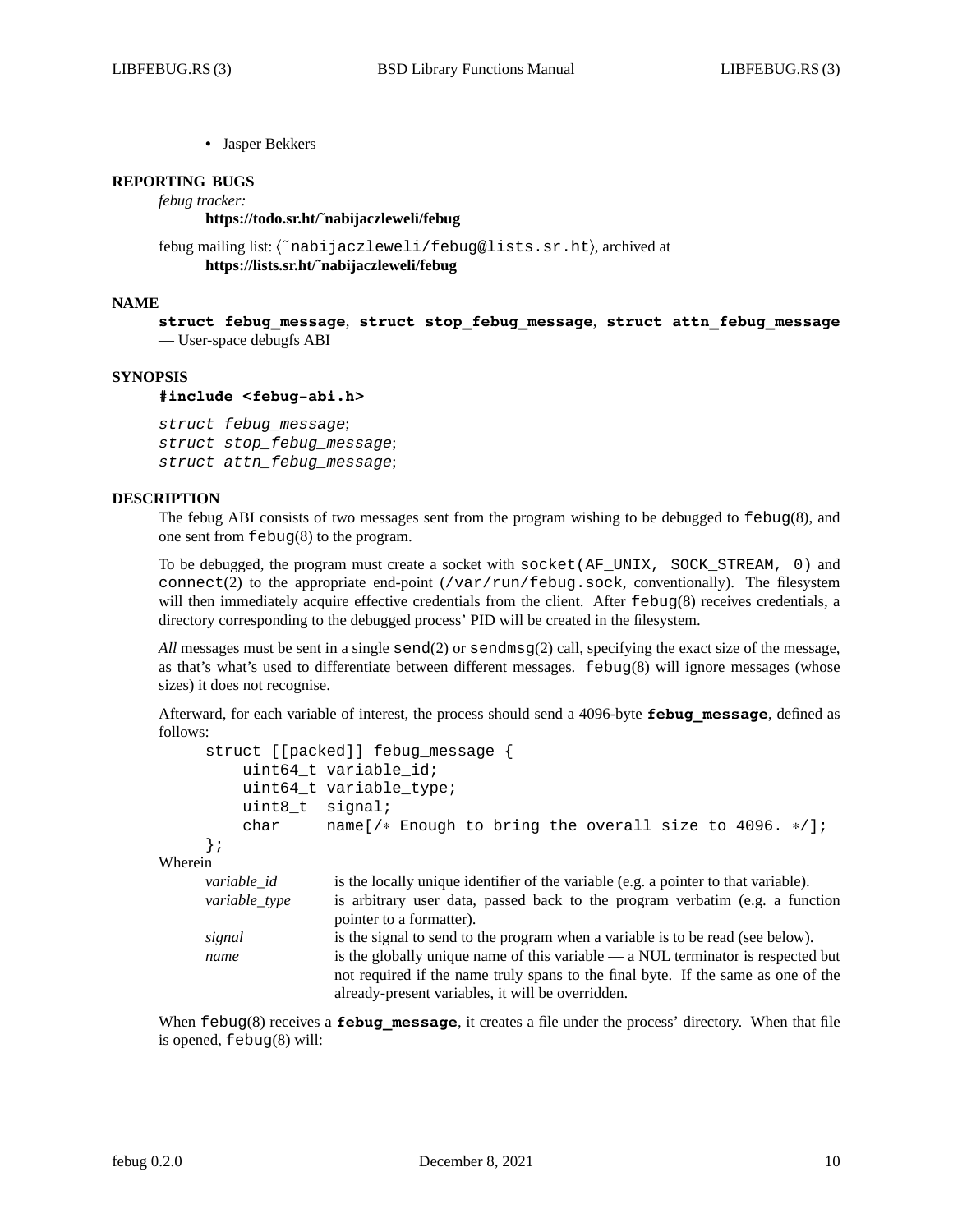- 1. send the process an **attn\_febug\_message** with a single file descriptor via SCM\_RIGHTS auxilliary data (see  $\text{cmsg}(3)$ ) representing the write end of a pipe.
- 2. kill(2) the process with the signal from the *signal* field if it wasn't SIGKILL.

Note, that the sent file descriptor *must* be closed by the program when it's done serialising the variable, and therefore, if the process opts not to receive a signal, it *must* handle the message through some other mechanism.

**attn\_febug\_message** is 16 bytes, and defined as follows:

```
struct [[packed]] attn febug message {
    uint64_t variable_id;
    uint64_t variable_type;
};
```
Both fields correspond to the ones sent in the **febug\_message** that installed the variable.

The process may receive any number of **attn\_febug\_message**s until it sends an 8-byte stop febug message, defined as follows:

```
struct [[packed]] stop_febug_message {
    uint64_t variable_id;
};
```
Upon receipt, the corresponding variable, if any, is unlinked.

When the process' end of the socket is closed, all extant variables are freed, and the process' directory is removed.

# **SEE ALSO**

libfebug(3), libfebug++(3), and libfebug.rs(3) — libraries that wrap this ABI.

#### **SPECIAL THANKS**

To all who support further development, in particular:

- **•** ThePhD
- **•** Embark Studios
- **•** Jasper Bekkers

#### **REPORTING BUGS**

*febug tracker:*

#### **https://todo.sr.ht/˜nabijaczleweli/febug**

febug mailing list: 〈˜nabijaczleweli/febug@lists.sr.ht〉, archived at **https://lists.sr.ht/˜nabijaczleweli/febug**

### **NAME**

**febug** — User-space debugfs filesystem driver

#### **SYNOPSIS**

**febug\_start()** [ **−h**| **−-help**] [ **−V**| **−-version**] [ **−d**] [*libfuse options*] *mountpoint*

# **DESCRIPTION**

Mounts a filesystem at *mountpoint* that allows programs to register themselves and expose variables to be (relatively) non-intrusively inspected at run-time, inspired by Linux's *debugfs:*

**https://www.kernel.org/doc/html/latest/filesystems/debugfs.html**

filesystem.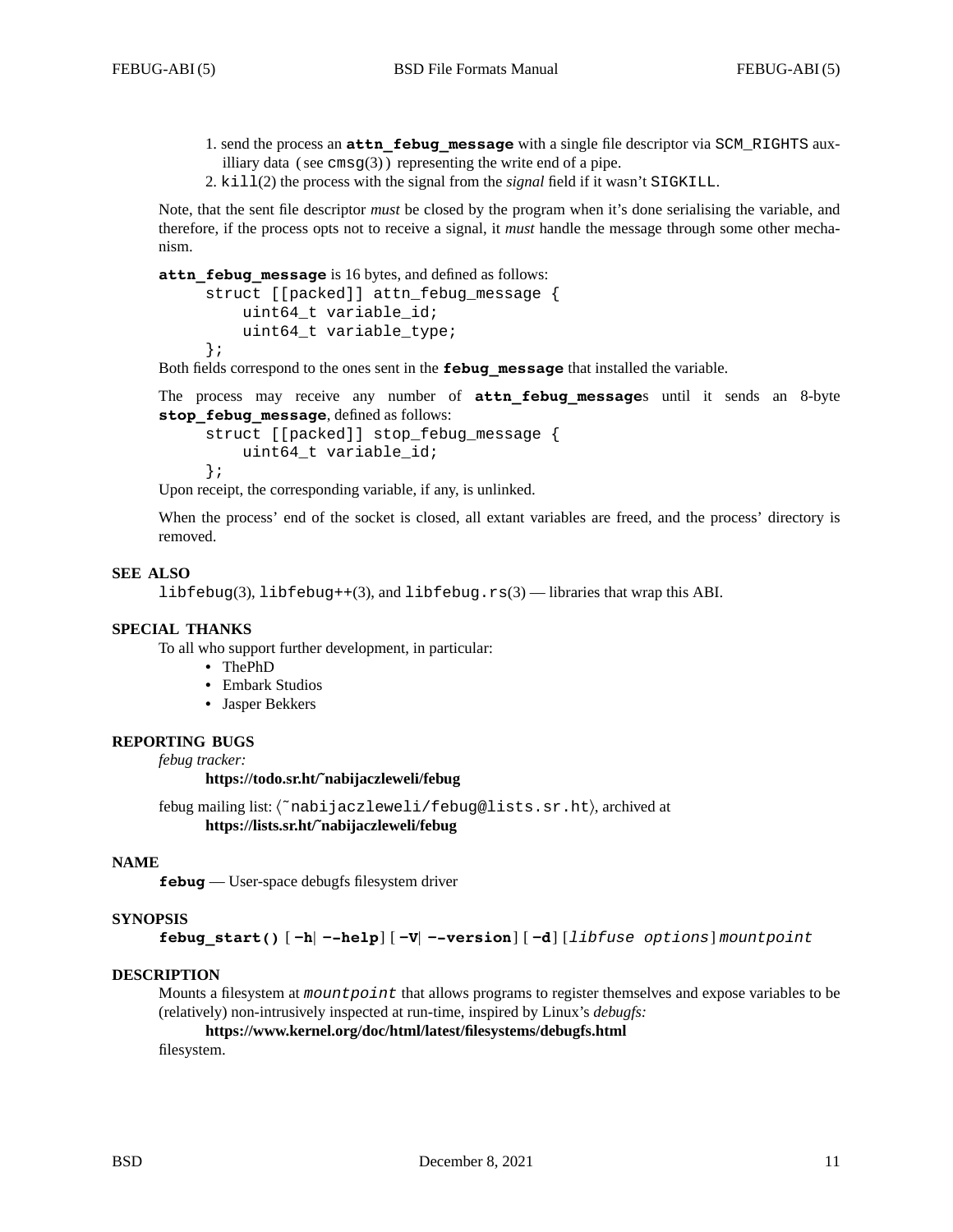See febug-abi(8) for implementation details, and the **EXAMPLES** section for an example debug session.

#### **OPTIONS**

**−h**, **−-help** and **−V**, **−-version** are self-explanatory.

**−d** enables debug output from both **febug\_start()** and **libfuse**.

**febug\_start()** passes all arguments ( which have to, therefore, include *mountpoint* ) to fuse\_main(3), with **−f** (foreground) and **−o default\_permissions** appended. If run with effective UID of **0**, it also appends **−o allow\_other**.

#### **ENVIRONMENT**

FEBUG\_SOCKET the socket at which to listen for programs, or /var/run/febug.sock by default.

#### **EXAMPLES**

```
# launchctl start xyz.nabijaczleweli.febug
$ mount | grep febug
febug@macfuse0 on /private/var/run/febug (macfuse, synchronous)
$ ./out/examples/vector-sort &
[1] 1409
$ LD_LIBRARY_PATH=out ./out/examples/string-qsort &
[2] 1410
$ ls /var/run/febug/
1409 1410
$ ls −l /var/run/febug/
dr-xr-x--- 4 nabijaczleweli users 0 Jan 15 19:52 1409
dr-xr-x--- 3 nabijaczleweli users 0 Jan 15 19:52 1410
$ ls /var/run/febug/1409/
comparisons cool_data
$ cat /var/run/febug/1409/∗
24
-3 -2 -3 -2 -3 -2 3 -1 -2 -3 0 1 2 3 -1 -2 -3 0 1 2 3 -1 -2 -3 0 1 2 3 -1 2 1 0 1 2 3
$ cat /var/run/febug/1409/∗
45
-3 -2 -3 -2 -3 -2 -3 -2 -2 -3 -3 -2 -1 3 -1 1 0 0 1 2 3 2 -1 3 0 1 2 3 -1 2 1 0 1 2 3
$ grep . /var/run/febug/∗/∗
/var/run/febug/1409/comparisons:71
/var/run/febug/1409/cool_data:-3 -3 -3 -3 -3 -3 -2 -2 -2 -2 -2 -2 -1 3 -1 1 0 0 1 2 3
/var/run/febug/1410/cool_data:3012987654ACEFOLJKODNIEMIGHBPPbdWwnfTpXQcreRlVvUSitZQWj
$ kill %1
$ ls /var/run/febug/
1410
```
#### **SEE ALSO**

 $febug-abi(5)$  — the ABI used to connect with this filesystem.

libfebug(3), libfebug++(3), libfebug.rs(3) — libraries wrapping said ABI.

#### **SPECIAL THANKS**

To all who support further development, in particular:

**•** ThePhD